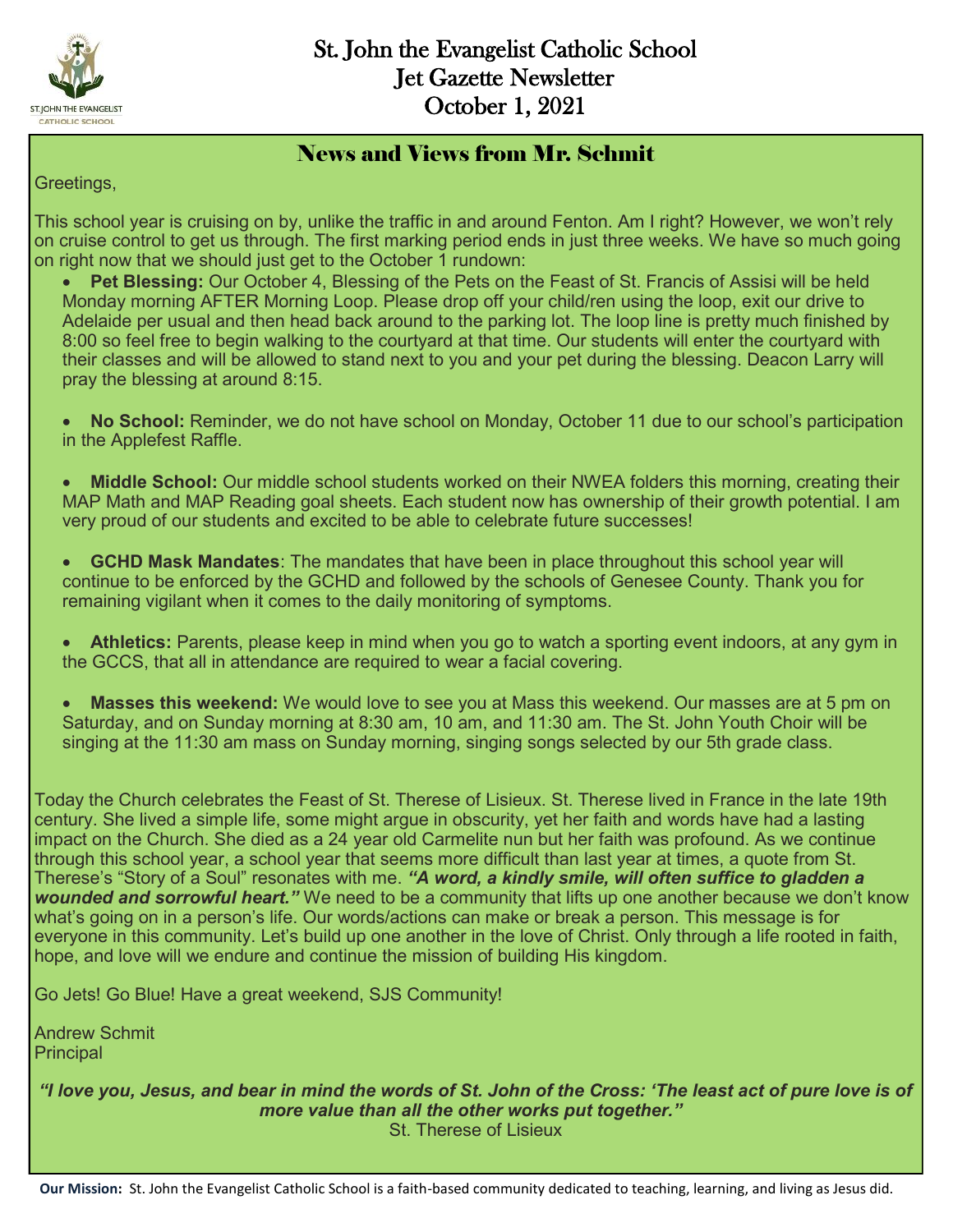## **Dates to Remember**

|           |    | <b>OCTOBER</b>                                |
|-----------|----|-----------------------------------------------|
| Monday    | 4  | Pet Blessing at 8:10 AM                       |
| Monday    | 11 | <b>NO SCHOOL</b>                              |
| Monday    | 11 | National School Lunch Week Begins             |
| Thursday  | 21 | Happy Birthday Mrs. Whitney!                  |
| Friday    | 22 | <b>End of First Quarter</b>                   |
| Sunday    | 24 | Happy Birthday Mr. Willard!                   |
| Monday    | 25 | Happy Birthday Mrs. Salerno!                  |
| Wednesday | 27 | Preschool Only-Half Day 11:20 AM Dismissal    |
| Thursday  | 28 | Half-Day for Students 11:30 AM Dismissal      |
| Thursday  | 28 | Trunk or Treat 6 PM-More details to come soon |
| Friday    | 29 | <b>No School for Students</b>                 |



### **PET BLESSING**

Join us for our annual Pet Blessing in honor of St. Francis of Assisi. This will take place on Monday, October 4th at 8:10 AM in the

courtyard. All pets **MUST** be on a leash or in a cage/ crate. Also, all pets must go home after the blessing. For pets who do not travel well or families whose schedule does not allow you to bring your pet, we encourage your child to bring in a picture to be blessed. A stuffed animal may also be brought as a stand-in for a pet.



Students should go to class as normal and will come out after announcements to meet parents and pets in the courtyard. Our students will gather in the main courtyard. We ask that parents/pets gather in the north end of the courtyard by the stairs/hill. Visitors are encouraged to wear masks.

## **Job Opportunity**

We are currently accepting applications for a part-time Jets Club caregiver. Applicants must be willing to work with students of various ages and willing to cooperate with other caregivers to provide a safe and healthy play and learning environment. Other requirements include the ability to bend and stoop for periods of time and the ability to withstand winter and summer temperatures, as outside play is part of the daily routine. Applicants should send their resumes to Mr. Schmit at aschmit@sjseducation.com. Please be sure to share this job opportunity with anyone who may be interested.

### **Spiritwear Update**

We are so excited to announce that St. John School now has an online Spiritwear store!! Our spiritwear team has been busily working behind the scenes to make purchasing Spiritwear more convenient for busy families. If you make an online purchase, we will send your order home with your child. If you have any questions, please email spiritwear@sjseducation.com. You can visit our online store [here.](https://st-john-the-evangelist-catholic-spirit-wear.square.site/) 

**Please note that our supplier is having issues getting certain items. We will continue to try to get high demand items, but the time frame is unknown for some sizes due to supply chain issues.**



**Check out the website for some of our colder weather items like the ones shown above!**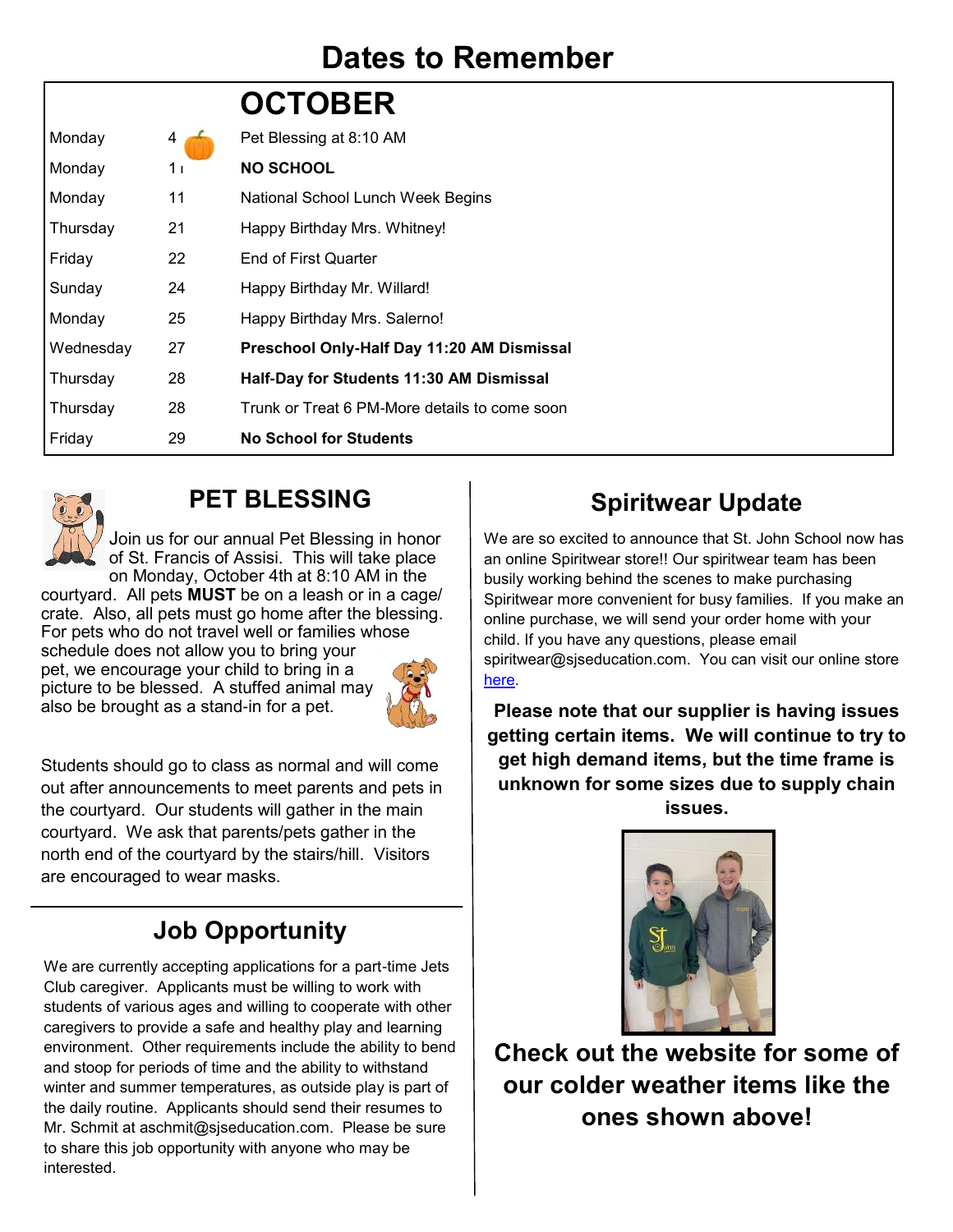### **Youth Choir**

Youth Choir is for students in grades 4 and up. Practice will be held in the church on Mondays after school until 5 PM. To sign your child up for youth choir, please email Freeman Tucker at freeman@stjohnfenton.org.

## **Volunteer Opportunity**

We are looking for parent volunteers to help out at the youth choir practices. You do not have to commit to volunteering every Monday. You can sign to volunteer [here.](https://www.signupgenius.com/go/10c0e4aa5ab23a3f58-choir) All volunteer requirements must be met to volunteer.





**Help us celebrate National School Lunch Week from Oct. 12th-Oct. 15th! All students who purchase a hot lunch that week will be entered into a drawing to win a gift card or other special prizes. Students will receive one entry each day a lunch is purchased.** 

### **8th Grade Fundraiser**

To raise money for the 8th grade Washington DC trip, our 8th graders are having a Fun Pasta fundraiser. If you would like to check it out and support the 8th grade trip, click [here](https://funpastafundraising.com/shop/st-john-fenton---8th-grade-) to order. If you have any questions, please contact Kelly Ahn at kahn@stout.com.





### **Athletics**

#### **Come Cheer on the Jets!!**

#### **7/8 Grade Football**

Wed 10/6 vs. Durand 5:30 PM @ Powers

Wed 10/13 vs. New Lothrop 5:30 PM @ New Lothrop

#### **5/6 Grade Flag Football**

Sun 10/10 2:30 PM@ Powers

Sun 10/3 2:30 PM @ Powers

#### **7/8 Grade Girls Basketball**

| 5/6 Grade Girls Basketball        |                   |  |  |  |  |
|-----------------------------------|-------------------|--|--|--|--|
| Wed 10/13 vs. St. Robert          | 6 PM @Holy Family |  |  |  |  |
| Sat 10/9 vs. Holy Family Panthers | 9 AM @Powers      |  |  |  |  |
| Tues 10/5 vs. Holy Family Blue    | 6 PM@Holy Family  |  |  |  |  |

| Mon 10/4 vs. Holy Family Panthers | 7 PM@ Holy Family |
|-----------------------------------|-------------------|
| Mon 10/11 vs. Holy Family Gold    | 7 PM@ St. Robert  |

### **Athletics Boosters Club Update**

We had a great meeting recently – thanks to those that could attend! We are looking forward to sharing news and events from the Boosters Club. Please take a minute and fill out this form to get more information and learn how you can be a part of our mission in making Athletics a strong part of our school!

QR Code: or link https://www.surveymonkey.com/r/ **SJSBoosters** 



#### **Help Wanted**

The parish is looking for volunteers to be catechists for the Sunday morning preschool religious education class. Lesson ideas and learning materials are provided. If you are interested, please contact Annie Kitching at annie@stjohnfenton.org.

#### **Volunteer Needed**

We are looking for a volunteer (or two) to come in periodically to organize the Used Uniform Closet. If you are interested, please call the office.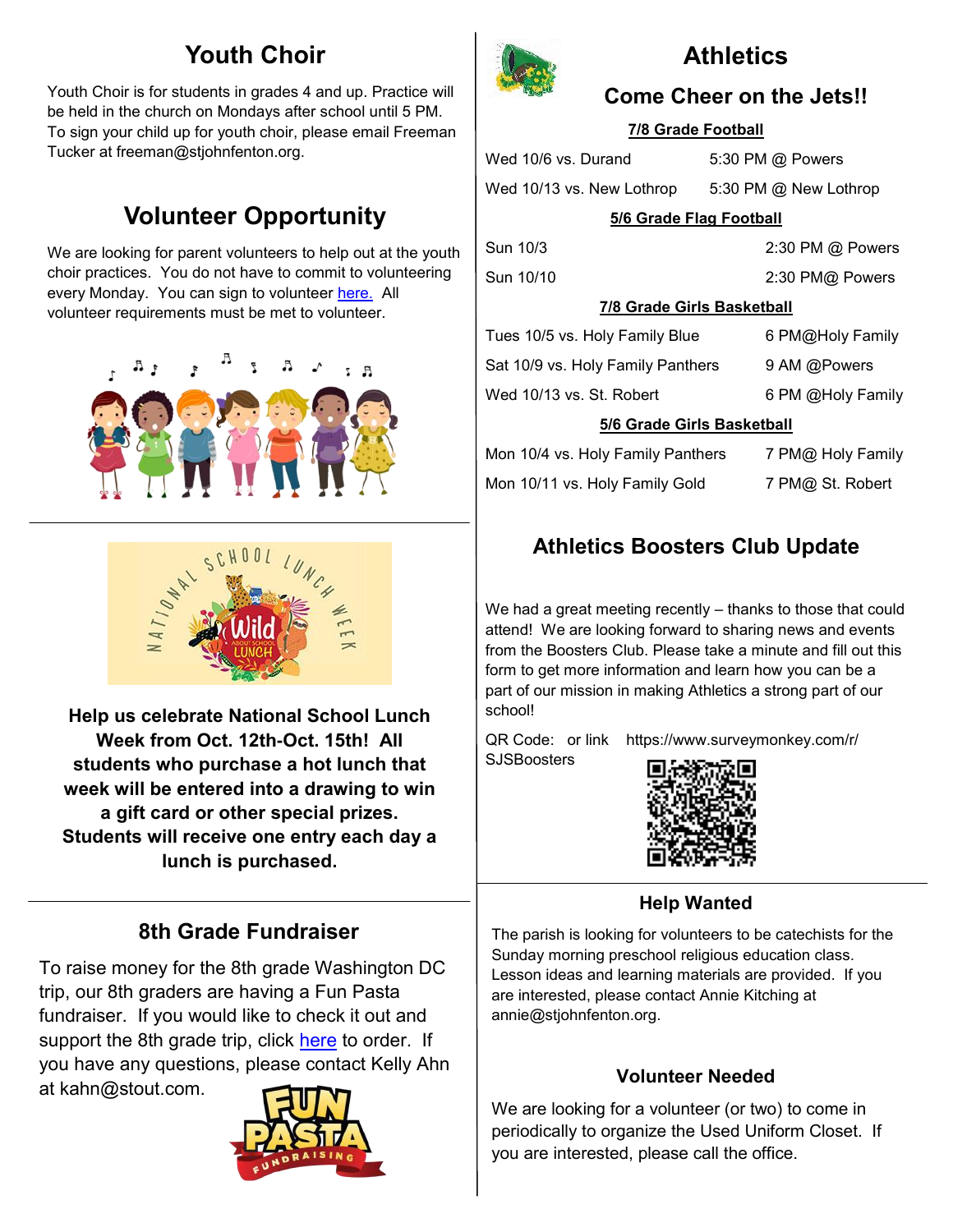

# **ON A PERSONAL NOTE...**

## **Prayers:**

- For Mrs. Marinelli and her family, whose grandmother, Betty Johnson, passed away.
- For Shannon Adams, Dylan and Sadie Beale's aunt, who is ill.
- For all the service men and women who are stationed abroad.

## **Thank You:**

To our Popcorn Volunteers! We love popcorn day!!

### **Building Foundations of Faith**

**Today's #microchallenge from bustedhalo.com**



To stay up to date with parish events, here is a link to the weekly parish bulletin: <https://stjohnfenton.org/bulletins>

### **Feast Day of St. Therese of Lisieux**

WHOLE STRENGTH LIES than words KNOW IT BY EXPERIENCE. ST. THERESE OF LISIEUX



Today is the feast day of St. Therese, sometimes referred to as the "little flower." For an introduction to St. Therese's life that led her to sainthood, check out the Diocese of Lansing's Facebook page [here.](https://www.facebook.com/dioceseoflansing) You can also pray the Novena to St. Therese found [here.](https://angeluspress.org/pages/st-therese-of-lisieux-9-day-novena) St. Therese, Pray for us!